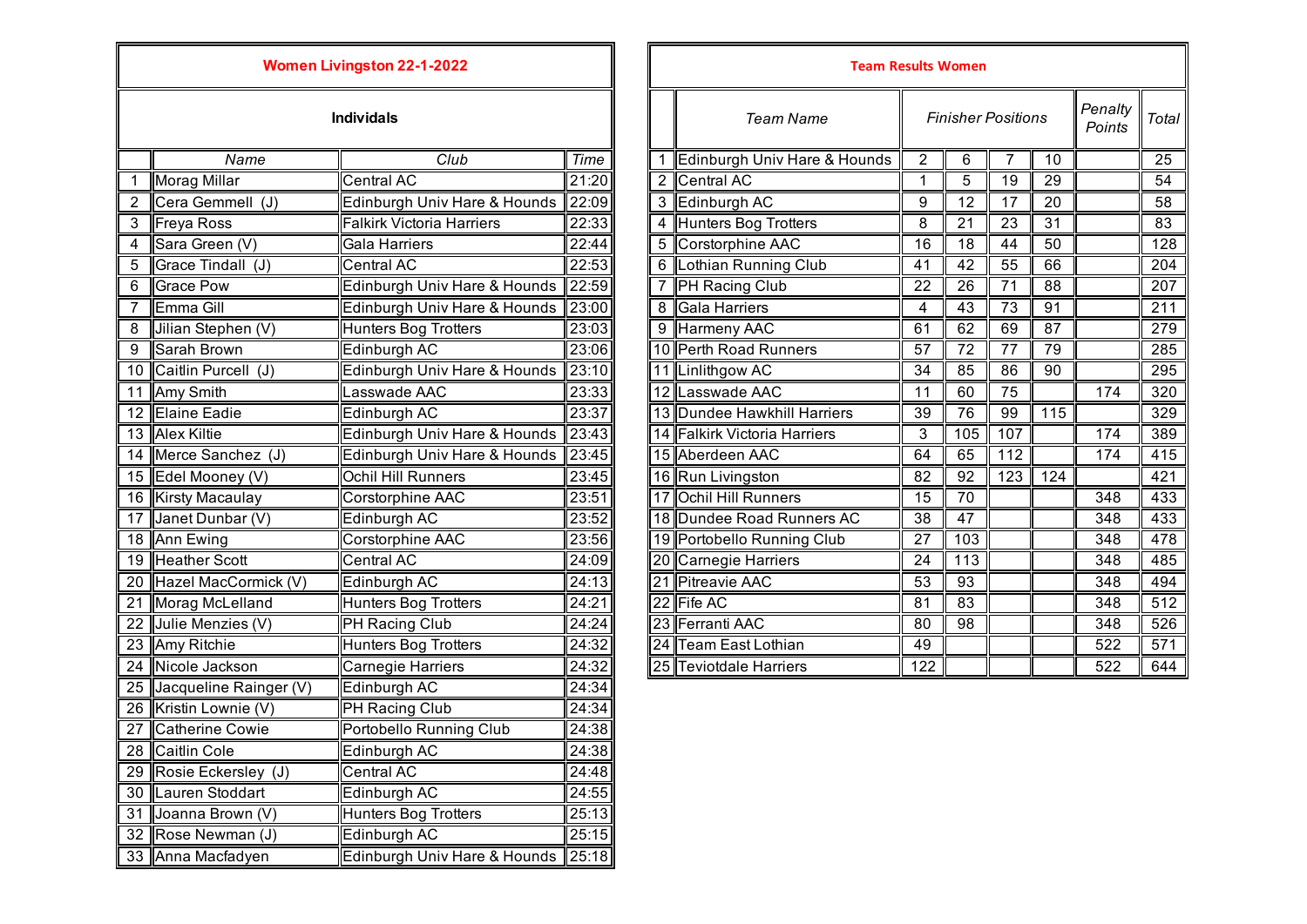| $\overline{34}$ | <b>Lynsey Hay</b>         | Linlithgow AC                   | 25:21          |
|-----------------|---------------------------|---------------------------------|----------------|
| $\overline{35}$ | Yasmin Hitchin            | Edinburgh Univ Hare & Hounds    | $\sqrt{25:21}$ |
| 36              | Claire Houston (V)        | Central AC                      | 25:33          |
| 37              | Cliona Diamond            | Central AC                      | 25:34          |
| 38              | Fíona Canavan             | Dundee Road Runners AC          | 25:38          |
| 39              | Shania King               | <b>Dundee Hawkhill Harriers</b> | 25:39          |
| 40              | Emma Danby (V)            | Hunters Bog Trotters            | 25:42          |
| 41              | Chloe McClung (J)         | Lothian Running Club            | 25:44          |
| 42              | Julie Atkinson (V)        | Lothian Running Club            | 25:51          |
| 43              | Pamela Baillie (V)        | <b>Gala Harriers</b>            | 25:58          |
| 44              | <b>Megan Smith</b>        | Corstorphine AAC                | 26:05          |
| 45              | Megan Wright (V)          | <b>Hunters Bog Trotters</b>     | 26:06          |
| 46              | <b>Marine Soudais</b>     | Edinburgh Univ Hare & Hounds    | 26:09          |
| 47              | Fiona Callaghan           | Dundee Road Runners AC          | 26:18          |
| 48              | Jess Husbands             | <b>Hunters Bog Trotters</b>     | 26:23          |
| 49              | Flora Henry (J)           | <b>Team East Lothian</b>        | 26:23          |
| 50              | Leah Davie                | Corstorphine AAC                | 26:25          |
| 51              | <b>Charlotte Muhrbeck</b> | Edinburgh Univ Hare & Hounds    | 26:28          |
| 52              | Ellyn Smith (J)           | Edinburgh Univ Hare & Hounds    | 26:31          |
| 53              | Louise Miller (V)         | <b>Pitreavie AAC</b>            | 26:41          |
| 54              | Lizzie Mason              | Edinburgh AC                    | 26:47          |
| 55              | Yvonne Crilly (V)         | Lothian Running Club            | 26:56          |
| 56              | Abigail Campbell (J)      | Edinburgh Univ Hare & Hounds    | 26:56          |
| 57              | Fabienne Thomson (V)      | Perth Road Runners              | 26:58          |
| 58              | Jess Ensoll (J)           | Edinburgh Univ Hare & Hounds    | 27:13          |
| 59              | Louise Torr               | Central AC                      | 27:17          |
| 60              | Cathy Dickson (V)         | Lasswade AAC                    | 27:30          |
| 61              | Kim Anderson              | Harmeny AAC                     | 27:36          |
| 62              | Jocelyn Lofthouse (V)     | <b>Harmeny AAC</b>              | 27:38          |
| 63              | Isobel Joiner (V)         | Edinburgh AC                    | 27:38          |
| 64              | Victoria Brown (V)        | Aberdeen AAC                    | 27:48          |
| 65              | Katie Watson              | Aberdeen AAC                    | 27:56          |
| 66              | Andrea Cameron (V)        | Lothian Running Club            | 28:01          |
| 67              | Eve Young (J)             | Edinburgh Univ Hare & Hounds    | 28:05          |
| 68              | Karen Dobbie (V)          | Edinburgh AC                    | 28:12          |
| 69              | Fiona Zeiner (V)          | Harmeny AAC                     | 28:18          |
| 70              | Esther Valencia (V)       | Ochil Hill Runners              | 28:20          |
| 71              | Louise Lessels (V)        | PH Racing Club                  | 28:21          |
| 72              | Erni Hamilton (V)         | Perth Road Runners              | 28:23          |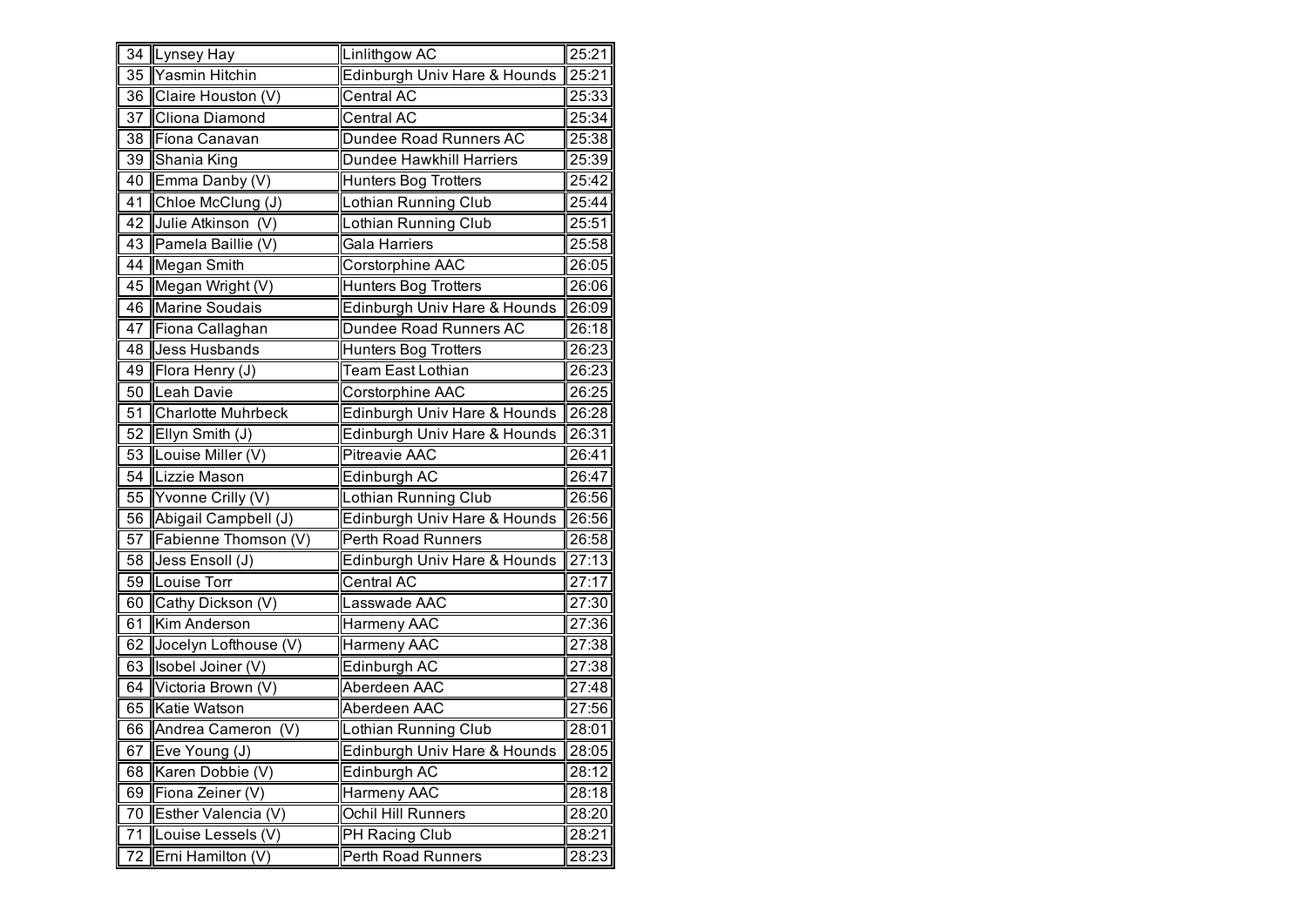|    | 73 Lisa Dalgleish (V)     | Gala Harriers                    | 28:25 |
|----|---------------------------|----------------------------------|-------|
|    | 74 Julia McAfee (V)       | Central AC                       | 28:27 |
| 75 | Rachel Fagan (V)          | Lasswade AAC                     | 28:29 |
|    | 76 Catherine Matthews (V) | <b>Dundee Hawkhill Harriers</b>  | 28:36 |
| 77 | Lynn Gatherer (V)         | Perth Road Runners               | 28:50 |
| 78 | <b>Sarah Scott</b>        | Edinburgh AC                     | 28:52 |
| 79 | Gillian McGuire (V)       | Perth Road Runners               | 28:53 |
| 80 | Kate Kitchin (V)          | Ferranti AAC                     | 28:56 |
| 81 | Margaret Martin (V)       | Fife AC                          | 28:56 |
| 82 | Nicola Laing (V)          | Run Livingston                   | 28:58 |
| 83 | Innes Bracegirdle (V)     | Fife AC                          | 29:01 |
| 84 | Elaine Davies (V)         | Edinburgh AC                     | 29:09 |
| 85 | Mandy Cazes               | Linlithgow AC                    | 29:12 |
| 86 | Charlotte Moran           | Linlithgow AC                    | 29:12 |
| 87 | Sam Denis (V)             | Harmeny AAC                      | 29:24 |
| 88 | Clare Graham (V)          | <b>PH Racing Club</b>            | 29:25 |
| 89 | Sarah Crawford            | <b>Hunters Bog Trotters</b>      | 29:30 |
| 90 | Rosemary Gallagher (V)    | Linlithgow AC                    | 29:56 |
| 91 | Julie Johnston (V)        | Gala Harriers                    | 29:59 |
| 92 | Marie Steel (V)           | Run Livingston                   | 30:05 |
| 93 | Lucy Crookston            | Pitreavie AAC                    | 30:14 |
| 94 | Alison Lunn (V)           | Central AC                       | 30:16 |
| 95 | Elizabeth Rennie (V)      | Lothian Running Club             | 30:20 |
|    | 96 Lyndsay Holden (V)     | Harmeny AAC                      | 30:28 |
| 97 | Jane Waterhouse (V)       | Central AC                       | 30:28 |
| 98 | Julie Drewer (V)          | Ferranti AAC                     | 30:30 |
| 99 | <b>Isabel Remers</b>      | Dundee Hawkhill Harriers         | 30:32 |
|    | 100 Lisa Aikman           | Perth Road Runners               | 30:34 |
|    | 101 Adeline Armstrong (V) | Linlithgow AC                    | 30:34 |
|    | 102 Susan Allan (V)       | PH Racing Club                   | 30:38 |
|    | 103 Alison Caldwell       | Portobello Running Club          | 30:42 |
|    | 104 Shona Adam (V)        | Edinburgh AC                     | 30:47 |
|    | 105 Eilidh McCallum       | <b>Falkirk Victoria Harriers</b> | 30:50 |
|    | 106 Fiona Manson (V)      | Perth Road Runners               | 31:07 |
|    | 107 Monica Anderson (V)   | <b>Falkirk Victoria Harriers</b> | 31:23 |
|    | 109 Julie Watkinson (V)   | Harmeny AAC                      | 31:27 |
|    | 110 Susan Ross (V)        | Harmeny AAC                      | 31:41 |
|    | 111 Kira Mourao (V)       | Corstorphine AAC                 | 31:45 |
|    | 112 Rachel Watson         | Aberdeen AAC                     | 31:49 |